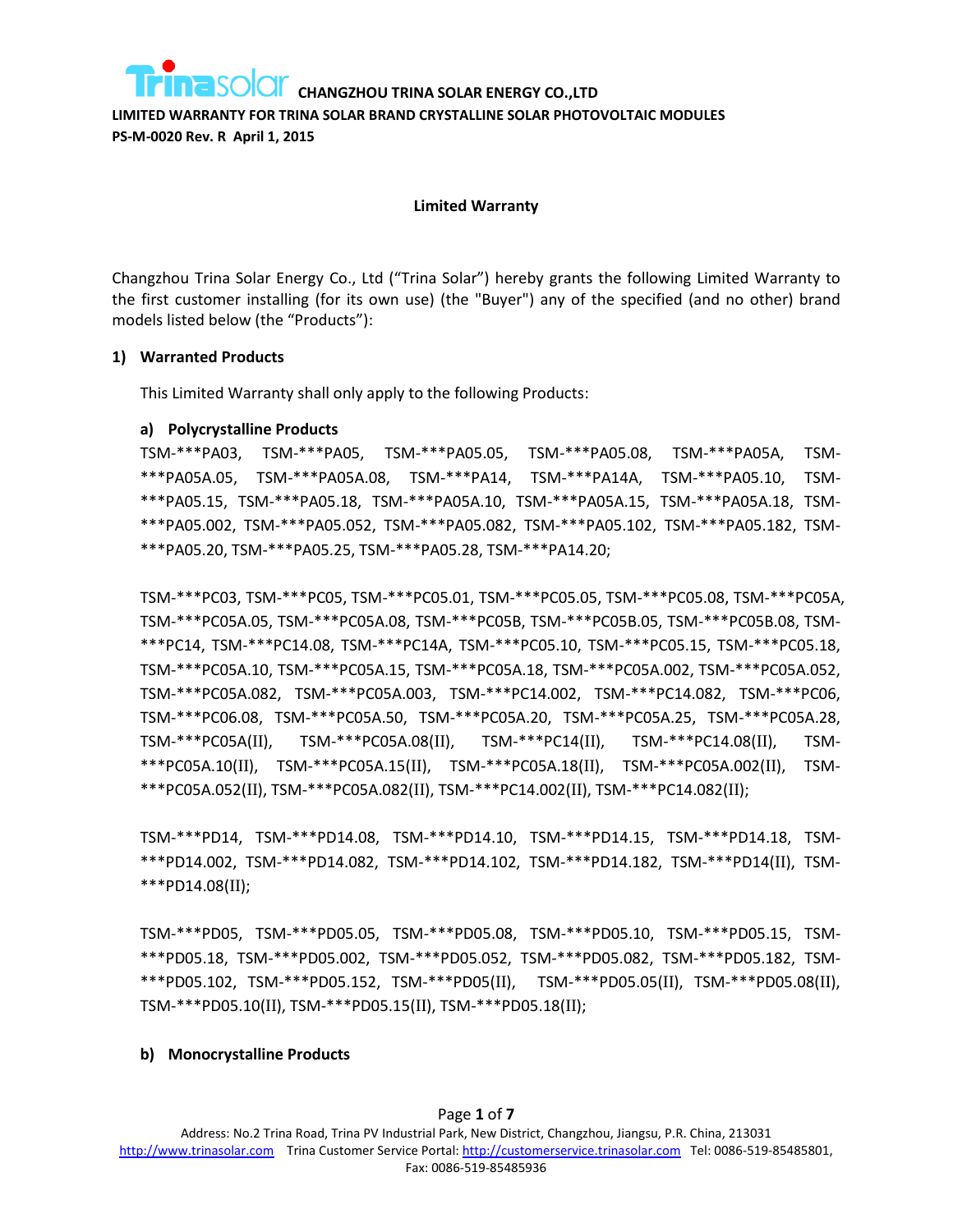

**LIMITED WARRANTY FOR TRINA SOLAR BRAND CRYSTALLINE SOLAR PHOTOVOLTAIC MODULES PS-M-0020 Rev. R April 1, 2015**

TSM-\*\*\*DA01, TSM-\*\*\*DA01.05, TSM-\*\*\*DA01A, TSM-\*\*\*DA01A.05, TSM-\*\*\*DA01A.08, TSM- \*\*\*DA03, TSM-\*\*\*DA05, TSM-\*\*\*DA01A.10, TM-\*\*\*DA01A.15, TSM-\*\*\*DA01A.18, TSM- \*\*\*DA01A.002, TSM-\*\*\*DA01A.052, TSM-\*\*\*DA01A.082;

TSM-\*\*\*DC01, TSM-\*\*\*DC01.01, TSM-\*\*\*DC01.05, TSM-\*\*\*DC01A, TSM-\*\*\*DC01A.05, TSM-DC01A.08, TSM-\*\*\*DC03, TSM-\*\*\*DC05, TSM-\*\*\*DC80, TSM-\*\*\*DC80.08, TSM-\*\*\*DC01A.10, TSM- \*\*\*DC01A.15, TSM-\*\*\*DC01A.18, TSM-\*\*\*DC01A.002, TSM-\*\*\*DC01A.052, TSM-\*\*\*DC01A.082, TSM-\*\*\*DC05A, TSM-\*\*\*DC05A.05, TSM-\*\*\*DC05A.08, TSM-\*\*\*DC05A.002, TSM-\*\*\*DC05A.052, TSM\*\*\*DC05A.082; TSM-\*\*\* DC05A.20, TSM-\*\*\*DC05A.25, TSM\*\*\*DC05A.28, TSM-\*\*\*DC06, TSM- \*\*\*DC06.08, TSM-\*\*\*DC03A(II), TSM-\*\*\*DC03A.05(II), TSM-\*\*\*DC03A.08(II), TSM-\*\*\*DC05A(II), TSM-\*\*\*DC05A.05(II), TSM-\*\*\*DC05A.08(II), TSM-\*\*\*DC05A.002(II), TSM-\*\*\*DC05A.052(II), TSM- \*\*\*DC05A.082(II).

Note: The "\*\*\*" placeholder stands in each case for the power indication set out in the relevant Product Data Sheet (for example "TSM-250PC05A").

## **c) Mounting Products**

Mounting products contained in Trinamount I, Trinamount II and Trinamount 3 D10. Applicable modules are set forth above in a) and b).

## **2) Warranty**

# **a) 10 Year Limited Product Warranty**

Trina Solar warrants that for a period of ten years commencing on the Warranty Start Date (as defined below) the Product(s)

- will be free from defects in design, material, workmanship or manufacture that materially impede their functioning, and
- will conform to the specifications and the drawings applicable thereto.

This Limited Product Warranty covers glass breakage provided that there was no external cause of breakage (i.e. only breakage caused by the glass itself or the module is covered).

Any deterioration in the appearance of the Product(s) (including, without limitation, any scratches, stains, mechanical wear, rust, or mold) or any other changes to the Product(s) which occur after delivery (Incoterm 2010)to the Buyer, do not constitute a defect under this Limited Warranty. The rights of the Buyer under Sec. 2 b) shall remain unaffected.

## **b) 25 Year Limited Power Output Warranty**

In addition, Trina Solar warrants that for a period of twenty-five years commencing on the Warranty Start Date, the loss of power output relating to the initial guaranteed power which is defined as Peak Power Watts Pmax(Wp) plus Peak Power Watts Pmax(Wp) multiplied by the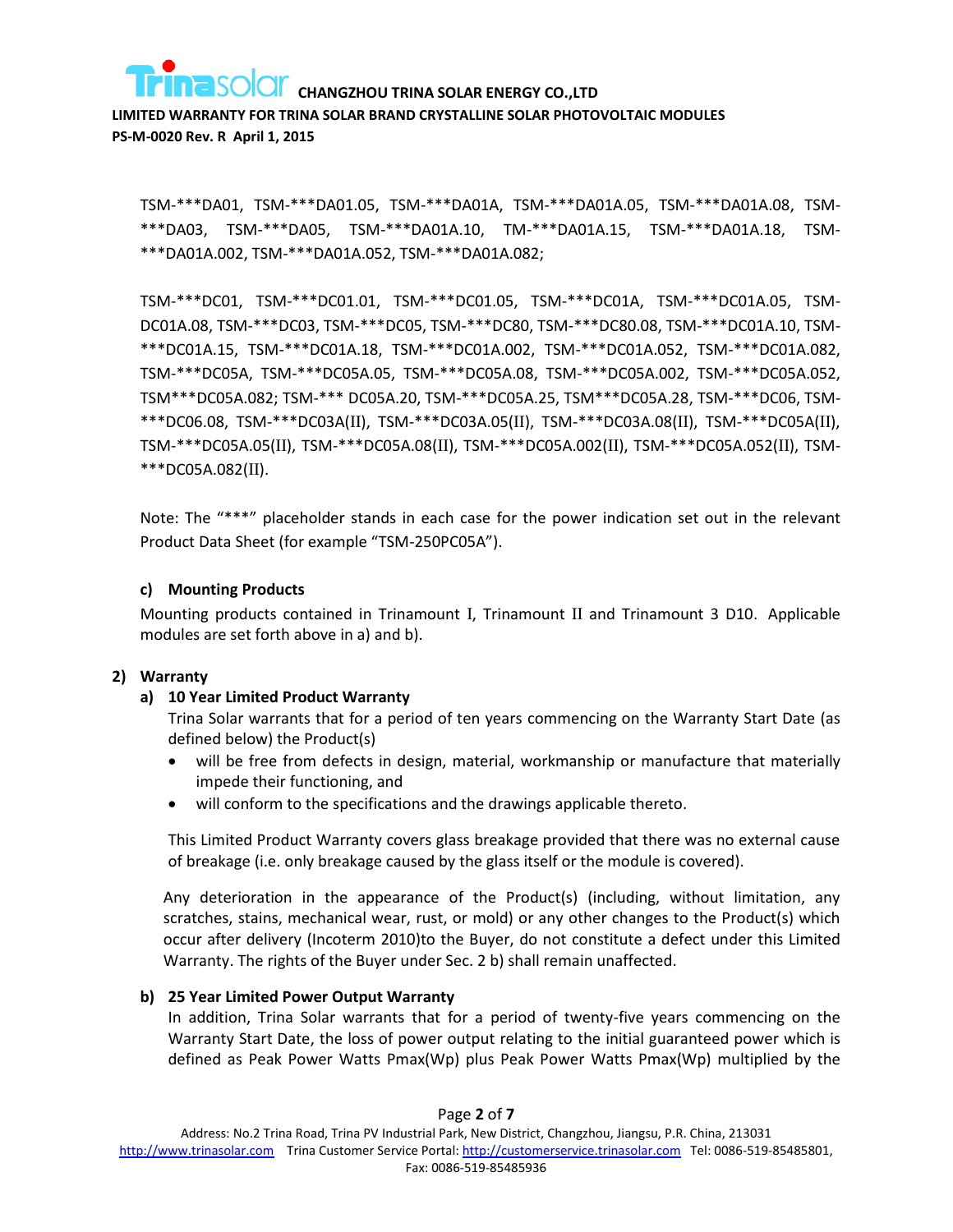**LIMITED WARRANTY FOR TRINA SOLAR BRAND CRYSTALLINE SOLAR PHOTOVOLTAIC MODULES** 

**PS-M-0020 Rev. R April 1, 2015**

lower limit of the Power Output Tolerance Pmax(%)–as specified in the relevant Product Data Sheet and measured at Standard Test Conditions (STC) for the Product(s) shall not exceed

- For Polycrystalline Products (as defined in Sec. 1 a): 2.5% in the first year, thereafter 0.7% per year, ending with 80.7% in the  $25<sup>th</sup>$  year after the Warranty Start Date,
- For Monocrystalline Products (as defined in Sec. 1 b): 3.0% in the first year, thereafter 0.68% per year, ending with 80.68% in the 25<sup>th</sup> year after the Warranty Start Date.

## **3) Warranty Start Date**

The Warranty Start Date is the date of delivery (Incoterms 2010) of the Product(s) to the Buyer or 12 months after the date of production of the Product(s) as indicated in the serial number (digit no.  $2 -$ 5 (YYMM), starting from the left side of the serial number), whichever date is earlier.

## **4) Exclusions and Limitations**

The aforementioned "Limited Warranty" does not apply to any Products which have been subjected to

- a) Failure to pay the purchase price towards Trina Solar or its subsidiaries which have put the modules on the market even though (i), the payment was due and (ii) the direct customer who has obtained the modules from Trina Solar or its subsidiary ("Direct Customer") is not entitled to withhold the purchase price or parts of the purchase price. Trina Solar must inform the Buyer about the non-payment and provide the name and the full address of the Direct Customer which has failed to pay the modules. In case that Trina Solar can reject the claim under this warranty based on this provision, the Buyer can deposit the amount not paid in order to trigger the warranty claims;
- b) Failure to comply with Trina Solar's installation manual applicable during the Validity of this Limited Warranty pursuant to Sec 10;
- c) Service by service technicians who are not qualified under the relevant law and/or applicable regulations at the place of installation;
- d) The Product's type, nameplate or module serial number is changed, erased or made illegible (other than by any act or omission of Trina Solar);
- e) The Product's installation on mobile units (except photovoltaic tracking system), such as vehicles, ships or offshore-structures;
- f) Exposure to voltage in excess to the maximum system voltage or power surges;
- g) Defective components in the construction on which the module is mounted;
- h) exposure to mold discoloration or similar external effects;
- i) exposure to any of the following: extreme thermal or environmental conditions or rapid changes in such conditions, corrosion, oxidation, unauthorized modifications or connections, unauthorized opening, servicing by use of unauthorized spare parts, accident, force of nature (such as lightning strike, earthquake), influence from chemical products or other acts beyond Trina Solar's reasonable control (including damage by fire, flood, etc.);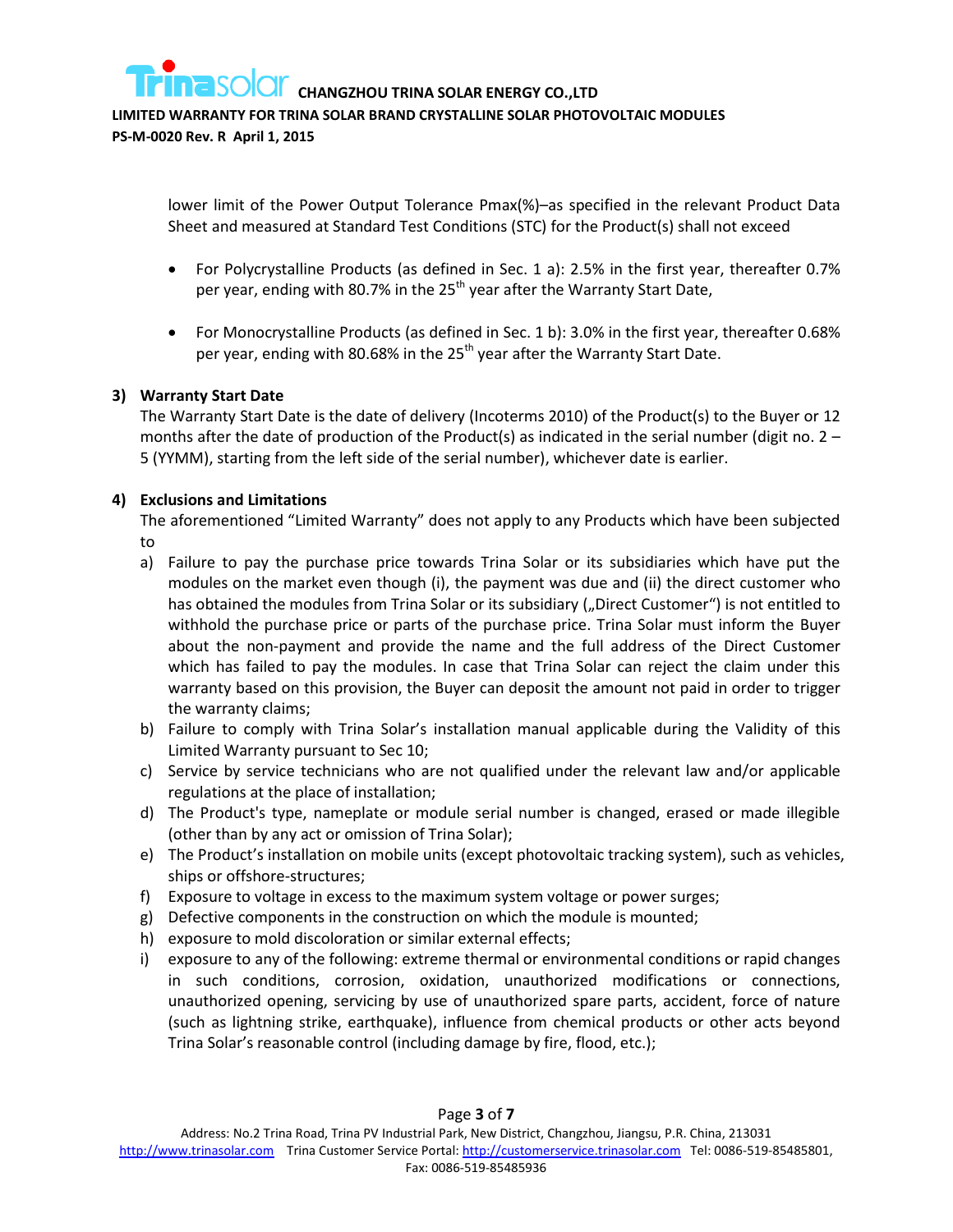# **LIMITED WARRANTY FOR TRINA SOLAR BRAND CRYSTALLINE SOLAR PHOTOVOLTAIC MODULES**

**PS-M-0020 Rev. R April 1, 2015**

- j) use of the Products in such a manner as to infringe Trina Solar`s or any third party`s intellectual property rights (e.g. patents, trademarks). Parallel importation, which is defined as subsequent sale without the consent of Trina Solar from the country in which the Product(s) were first put on the market to another country, is regarded as an infringement of Trina Solar`s intellectual property rights. This does not apply for sales within the European Union: such sales from one Member State to another Member State do not require the consent of Trina Solar; whereas sales from outside the European Union into the European Union require such consent of Trina Solar
- k) Only for buyers located in Australia applies: The "Limited Warranty" is only valid for products from authorised Australian resellers. Buyers may contact the Customer Support office in their region (as detailed in clause 7) for details of authorised Australian resellers.
- l) Only for buyers located in the US applies: The "Limited Warranty" is only valid for products from authorised US resellers. Buyers may contact the Customer Support office in their region (as detailed in clause 7) for details of authorised US resellers.

## **5) Repair, Replacement or Refund Remedy**

- a) As Buyer's sole and exclusive remedy under this Limited Warranty (though Buyer should note paragraph 5(d) below regarding the potential existence of other statutory rights and paragraph 5(e) below for Australian Buyers) Trina Solar will, at its sole discretion, either, with regard to the applicable Product (or component thereof in the case of Mounting Product):
	- i) refund the historical purchase price of the relevant Product(s) annually reduced by a linear depreciation, taking into account an anticipated life time of 25 years; or
	- ii) repair the defective Product(s) at no charge (subject to the following paragraph); or
	- iii) replace the defective Product(s) or part thereof by a new or remanufactured equivalent at no charge (subject to the following paragraph).

<span id="page-3-1"></span><span id="page-3-0"></span>In the event that Trina Solar opts for options [ii\)](#page-3-0) or [iii\),](#page-3-1) Trina Solar shall bear all insurance and transportation charges (except air freight), customs clearance and any other costs for returning the defective Product(s) to Trina Solar and shipping the repaired or replaced Product(s) to Buyer (a Buyer may claim reimbursement by Trina for these charges by providing proof to Trina Solar that these charges were incurred, e.g. an invoice from the relevant service provider). The costs and expenses for the removal, installation or reinstallation shall remain with Buyer.

- b) The warranty period(s) as defined in Sec. 2 a) and b) shall not extend or renew upon the repair or replacement of a defective Product by Trina Solar. The warranty period for replaced or repaired Product(s) is the remainder of the warranty on the original new Product(s).
- c) All other claims under this Limited Warranty against Trina Solar shall be excluded. Under this Limited Warranty, Trina Solar is not responsible for any special, incidental or consequential damages (including loss of profits, harm to goodwill or business reputation, or delay damages) whether such claims are based in contract, warranty, negligence or strict tort. This exclusion applies to the extent permissible by law, and even if the remedies set forth below herein are deemed to have failed of their essential purpose.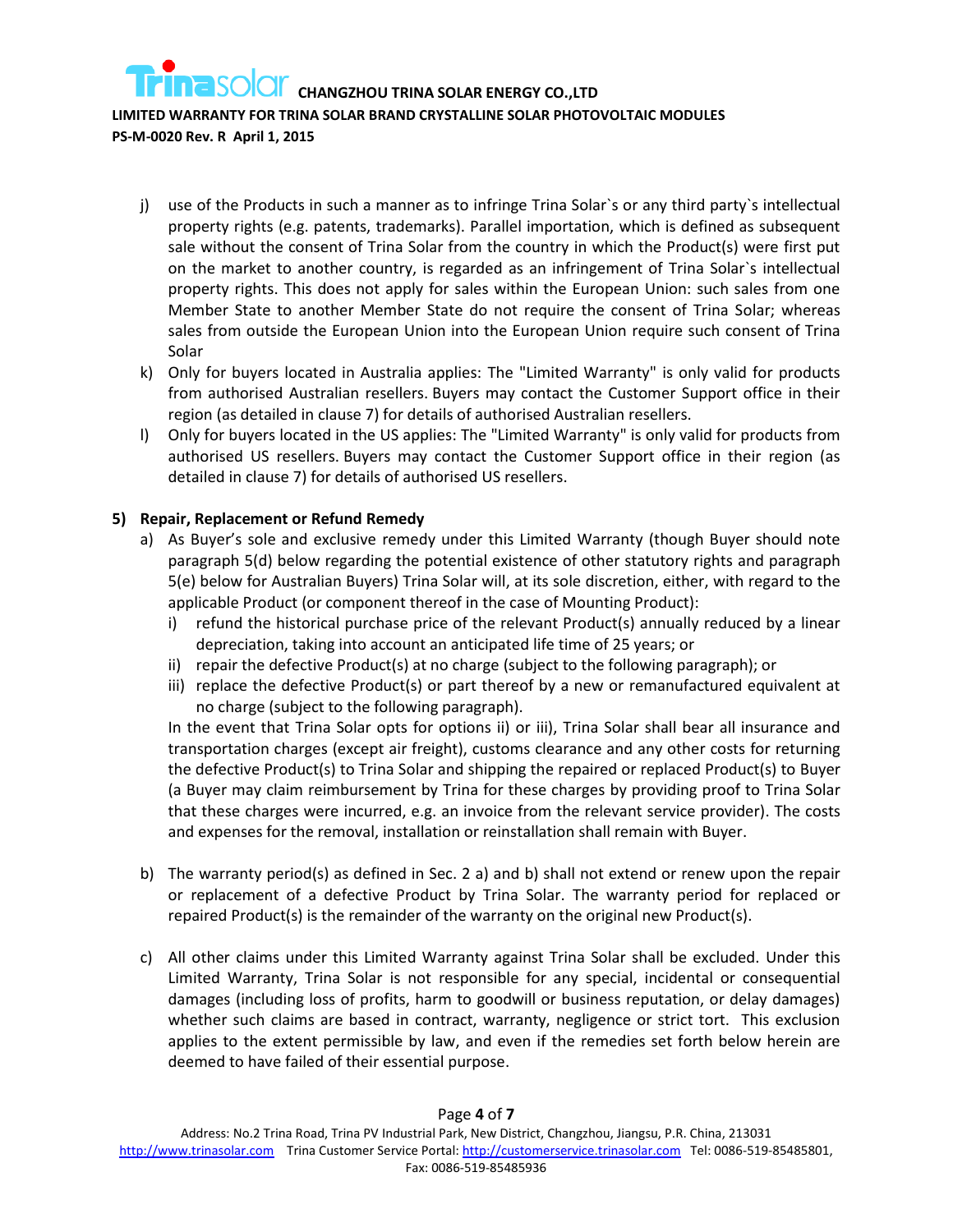

- d) YOU MAY HAVE SPECIFIC LEGAL RIGHTS OUTSIDE THIS WARRANTY, AND YOU MAY ALSO HAVE OTHER RIGHTS THAT VARY FROM STATE TO STATE. THIS LIMITED WARRANTY DOES NOT AFFECT ANY ADDITIONAL RIGHTS YOU HAVE UNDER LAWS IN YOUR JURISDICTION GOVERNING THE SALE OF CONSUMER GOODS, INCLUDING WITHOUT LIMITATION, NATIONAL LAWS IMPLEMENTING EC DIRECTIVE 99/44 OR PURSUANT TO THE MAGNUSON MOSS WARRANTY ACT. SOME STATES DO NOT ALLOW THE EXCLUSION OR LIMITATION OF INCIDENTIAL OR CONSEQUENTIAL DAMAGES, SO THE LIMITATIONS OR EXCLUSIONS IN THIS LIMITED WARRANTY STATEMENT MAY NOT APPLY.
- e) The following statement applies to customers that are 'consumers' within the meaning of the Australian Consumer Law:

"Our goods come with guarantees that cannot be excluded under the Australian Consumer Law. You are entitled to a replacement or refund for a major failure and for compensation for any other reasonably foreseeable loss or damage. You are also entitled to have the goods repaired or replaced if the goods fail to be of acceptable quality and the failure does not amount to a major failure."

#### **6) Rights and Remedies against Third Parties**

This Limited Warranty shall be construed as a separate warranty and independent from any other contractual arrangement with third parties relating to the Product(s). It shall not affect any rights, obligations and remedies of the Buyer, if any, with regard to third parties for defects or nonconformity or non-compliance of the Products, notwithstanding its legal basis. The rights and remedies provided hereunder are in addition to any other rights and remedies against third parties to which Buyer may be entitled by agreements with such third parties or by law.

## **7) Claims Procedure, Notice Periods, Expiration of Warranty Claims and Limitations.**

a) Buyer shall notify Trina Solar under this Limited Warranty using Trina Solar's Customer Service Portal at the web address [http://customerservice.trinasolar.com;](http://customerservice.trinasolar.com/) alternatively by letter or facsimile to the customer support center in the region:

**Europe Customer Support** Trina Solar (Schweiz) AG Richtistrasse 11, 8304 Wallisellen, Switzerland T +41 43 299 68 00 F +41 43 299 68 10 [http://customerservice.trinasolar.com](http://customerservice.trinasolar.com/)

#### **North America Customer Support**

Trina Solar (U.S.), Inc. 100 Century Center, Suite 501, San Jose CA 95112, USA T +1 800 696 7114 F +1 800 696 0166 [http://customerservice.trinasolar.com](http://customerservice.trinasolar.com/)

#### **Australia Customer Support Japan Customer Support**

Page **5** of **7**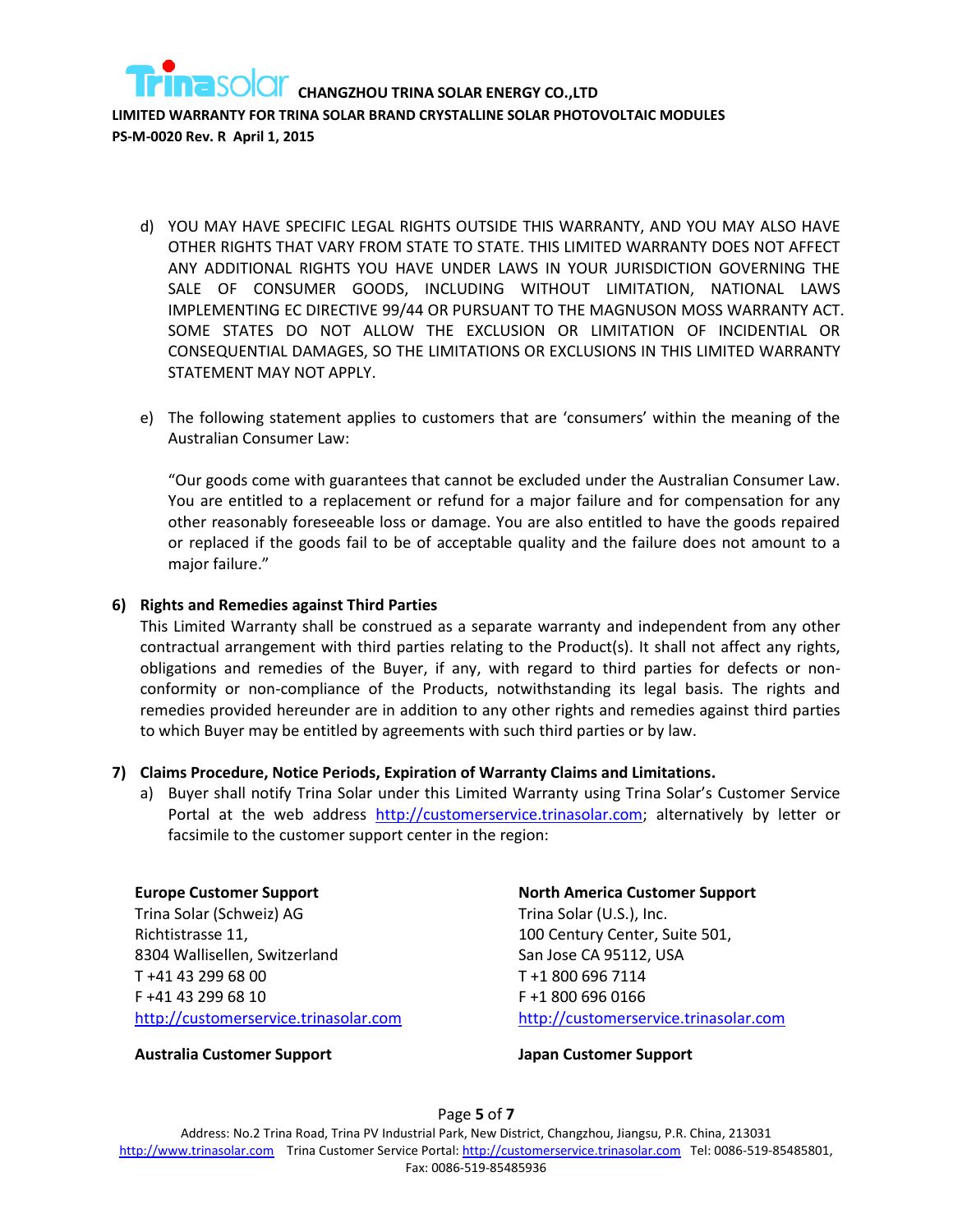**LIMITED WARRANTY FOR TRINA SOLAR BRAND CRYSTALLINE SOLAR PHOTOVOLTAIC MODULES PS-M-0020 Rev. R April 1, 2015**

Trina Solar Australia Pty Ltd Level 35, 60 Margaret Street, Sydney NSW 2000, Australia T +61 (0)2 9199 8500 F +61 2 9199 8006 [http://customerservice.trinasolar.com](http://customerservice.trinasolar.com/) Trina Solar (Japan) Limited World Trade Center Building 21F 4-1, Hamamatsu-cho, 2-chome, Minato-ku, Tokyo, Japan, 105-6121 T +81-3-3437-7000 F +81-3-3437-7001 [http://customerservice.trinasolar.com](http://customerservice.trinasolar.com/)

# **Rest of World (ROW) Customer Support**

Changzhou Trina Solar Energy Company Limited No. 2 Trina Road, Trina PV Industrial Park, New District, Changzhou, Jiangsu, P.R. China, 213031 T +86 519 8548 2008 F +86 519 8517 6021 [http://customerservice.trinasolar.com](http://customerservice.trinasolar.com/)

> specifying each alleged claim including evidence of the claims and the serial numbers of the Product(s) at issue.

- b) Any dispute on technical facts relating to claims brought under this Limited Warranty for defects of Products shall be determined by expert determination. Trina Solar and the Buyer will, at the Buyer's or Trina Solar's request, appoint as independent expert and appraiser a reputable researcher from a first-class international test-institute such as Fraunhofer ISE in Freiburg/ Germany, TÜV (e.g. TÜV Rheinland, TÜV SUD or Shanghai TÜV) or ASU Arizona State University, and so on ("Technical Expert"). The determination by such Technical Expert shall be final, conclusive, binding and enforceable in any proceeding brought hereunder. The Technical Expert shall (i) act as an expert; (ii) allow the parties a reasonable opportunity to make representations and counter-representations; (iii) take those representations and counter-representations into account; and (iv) if required by either party give written reasons for his or her determination.
- c) Any claim for breach of this Limited Warranty must be brought within two (2) months after discovery of the breach.
- d) The return of any defective Product(s) will not be accepted unless prior written authorization has been given by Trina Solar.

# **8) Force Majeure**

Trina Solar shall not be responsible or liable in any way to the Buyer for any non-performance or delay in performance under this Limited Warranty due to occurrences of force majeure such as, war, riots, strikes, unavailability of suitable and sufficient labor, material, or capacity or technical or yield failures and any unforeseen event beyond its control, including, without limitation, any